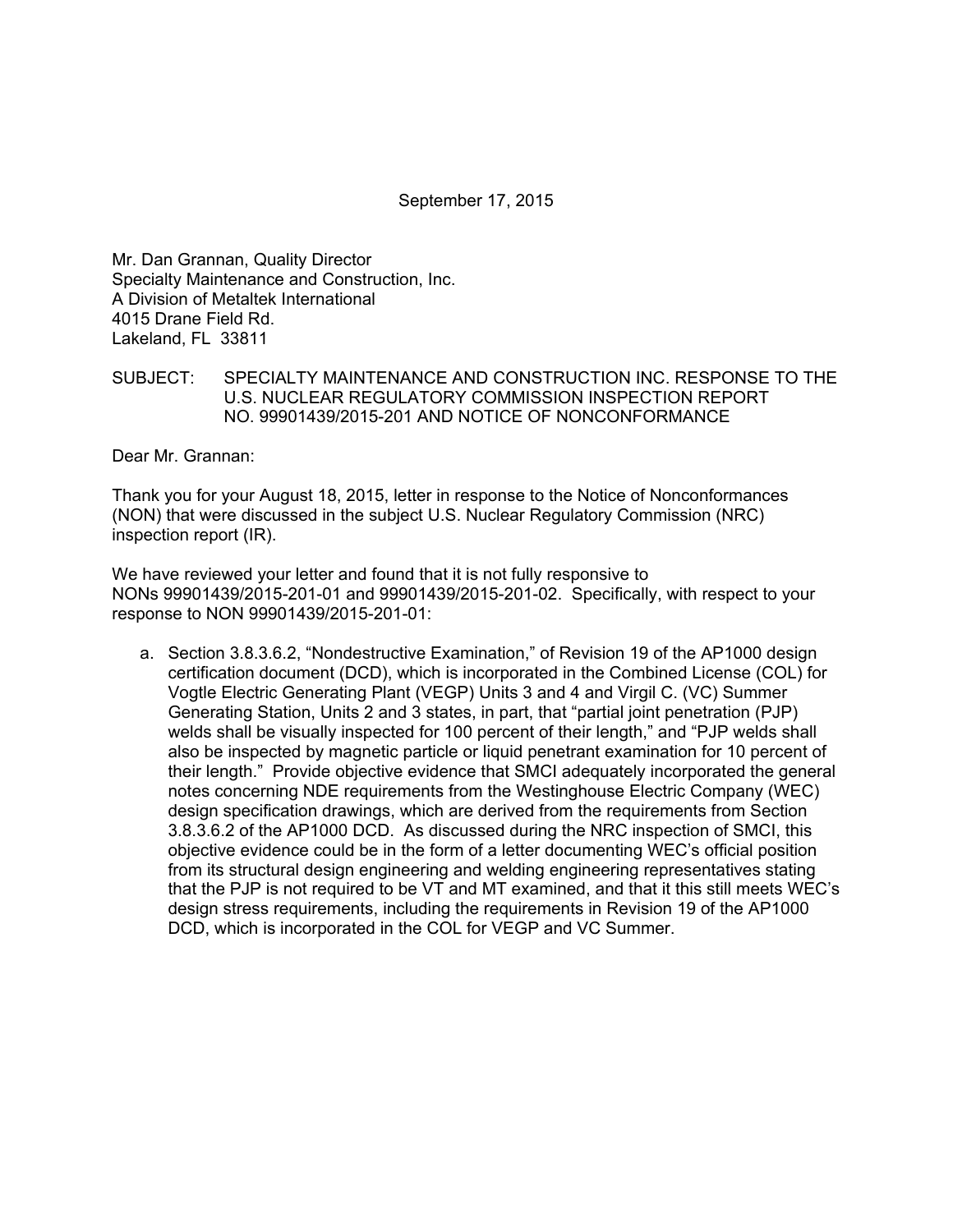D. Grannan - 2 - 2 -

b. Currently, SMCI does not perform a VT and MT examination of the PJP weld, which provides the majority of weld strength, and therefore represents a larger load carrying capacity than the reinforcing fillet weld in meeting the design stress requirements. Since SMCI currently only performs a VT and MT examination of the reinforcing fillet welds, and not the PJP welds, this leaves the quality of the PJP welds to be indeterminate, and therefore, affects how these welds would meet their design stress requirements and would perform their intended safety. Provide the extent of condition for not performing the inspections of the PJP welds.

With respect to your response to NON 99901439/2015-201-02, clarify your response as follows:

- a. The response did not address the NON in regards to providing objective evidence that there was adequate weld filler metal control. Specifically, as detailed in the NRC inspection report No. 99901439/2015-201, dated July 24, 2015, the NRC inspection team noted the following:
	- 1. Welders 121 and 140 were not issued any welding filler metal for the following:
		- i. Welds on embed plates on October 8, 2014, for traveler 926-CA01-01156 for the CA-01 module for VEGP Unit 3 performed by welder 121.
		- ii. Welds on embed plates on October 8, 2014, for traveler 926-CA01-01162 for the CA-01 module for VC Summer Generating Station Unit 2 performed by welders 121 and 140.
	- 2. Welder No. 72 used filler metal MI-15709, Heat/Lot No. 95138 to weld the beam seat as documented on traveler 926-CA01-00774, contrary to the filler metal he was issued and required to use (issued filler metal MI-15765, Heat/Lot No. 10285) for welding on module CA-01 (steam generator and refueling canal module) for VC Summer Generating Station Unit 2, on September 29, 2014.

Provide objective evidence that the correct filler metal was used for each of the above welds, and that there was adequate control of the welding filler metal, since use of the incorrect welding filler metal or a contaminated welding filler metal (if not adequately controlled) on safety related components that are not qualified may reduce the strength of the welds affecting the components' ability to perform its intended safety function.

b. At the conclusion of the inspection on June 12, 2015, the NRC inspection team found that weld filler metal was not recorded on form WCIL-001 for the time period of June 28, 2014 through July 11, 2014, as required by Section 5.3.8 of QP-9.0. However, your response states that during the period the NRC inspection team was at SMCI, a search was conducted for the missing weld wire issue logs and all logs except for those dated July 7-9 were located. Confirm that after the NRC inspection team completed its inspection, SMCI located the missing weld logs (form WCIL-001). In addition, provide these recovered weld logs (form WCIL-001) for this time period of June 28, 2014 through July 11, 2014.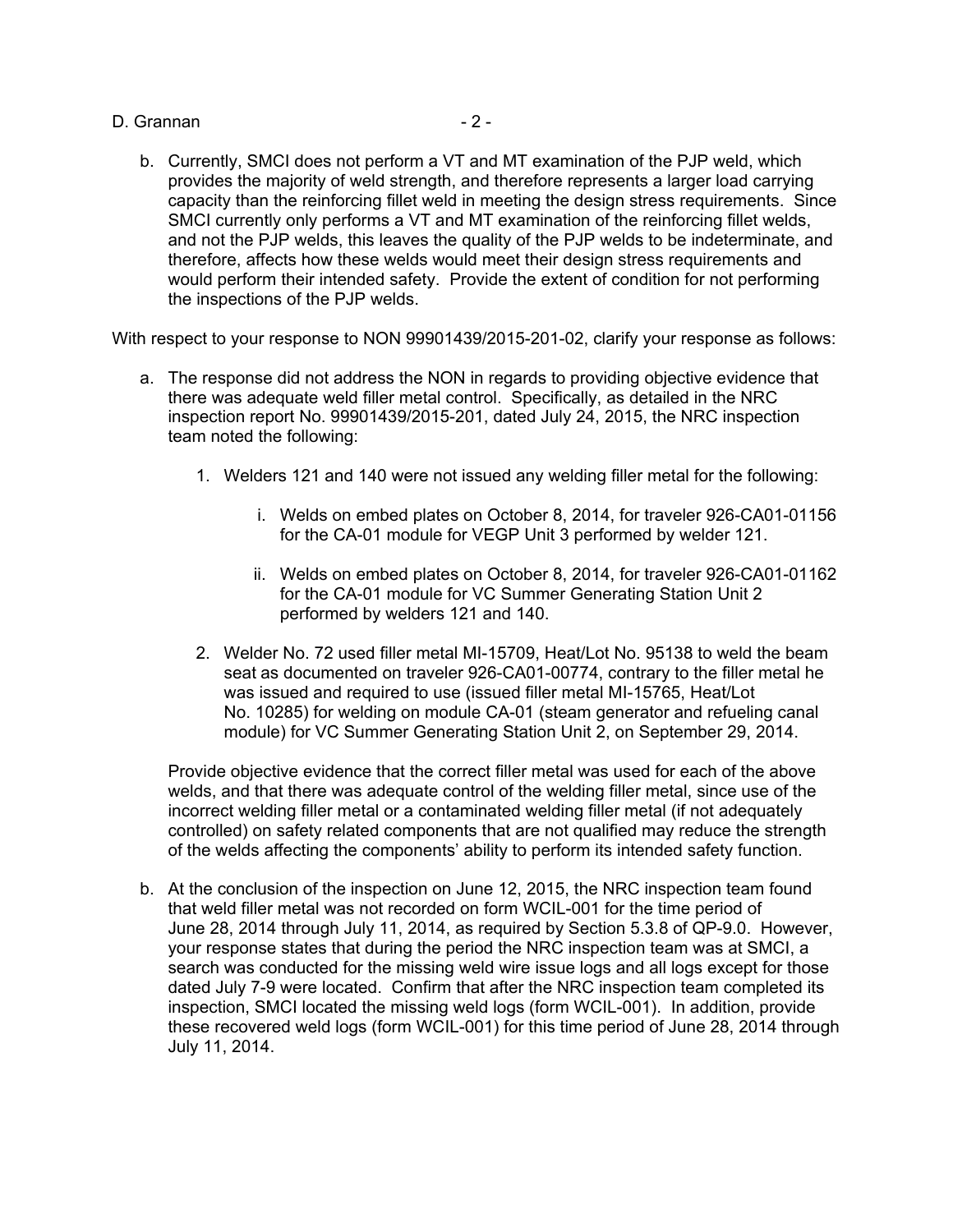## D. Grannan - 3 -

- c. The corrective action that will be taken for this NON is only to clarify the retention period of the weld consumable issuance log. However, the issue concerning NON 99901439/2015-201-02 was not the retention period for the Weld Consumable Issuance Logs, but the lack of control of filler metal by not following the procedure for issuance and controlling filler metal to ensure that it is used for its intended purposed and does not get contaminated. Therefore, provide the corrective action taken concerning the lack of filler metal control for welders identified on the applicable travelers.
- d. There is no action specified in the response to avoid future non-compliance associated with this NON, which is not following the filler metal issuance procedure for ensuring control of filler metal by providing traceability and accountability of filler metal so that it is used as intended. Therefore, provide the corrective actions that will be taken to avoid future non-compliances concerning filler metal control.
- e. Clarify and explain how long a welder can keep weld filler metal once issued, since the response is not clear whether filler metal can be kept out past a welders shift.
- f. Explain what the specific change will be for procedure QP-9.0 in addressing this NON, since this was not addressed in the response.
- g. Explain what objective evidence exists that a welder uses a particular filler metal as issued, since based on your response, the welder does not sign for each date that actual welding has been performed. The welder only signs when the joint is complete, as specified in your response; which could actually involve several days of welding or work.

In accordance with Title 10 of the *Code of Federal Regulations* (10 CFR) 2.390 "Public Inspections, Exemptions, Requests for Withholding," of the NRC's "Rules of Practice, "a copy of this letter, its enclosure(s), and your response will be made available electronically for public inspection in the NRC Public Document Room or from the NRC's Agencywide Documents Access and Management System, accessible from the NRC Web site at http://www.nrc.gov/reading-rm/adams.html. To the extent possible, your response should not include any personal privacy, proprietary, or safeguards information so that it can be made available to the Public without redaction. If personal privacy or proprietary information is necessary to provide an acceptable response, then please provide a bracketed copy of your response that identifies the information that should be protected and a redacted copy of your response that deletes such information. If you request that such material is withheld from public disclosure, you must specifically identify the portions of your response that you seek to have withheld and provide in detail the bases for your claim (e.g., explain why the disclosure of information will create an unwarranted invasion of personal privacy or provide the information required by 10 CFR 2.390(b) to support a request for withholding confidential commercial or financial information). If safeguards information is necessary to provide an acceptable response, please provide the level of protection described in 10 CFR 73.21 "Protection of Safeguards Information: Performance Requirements."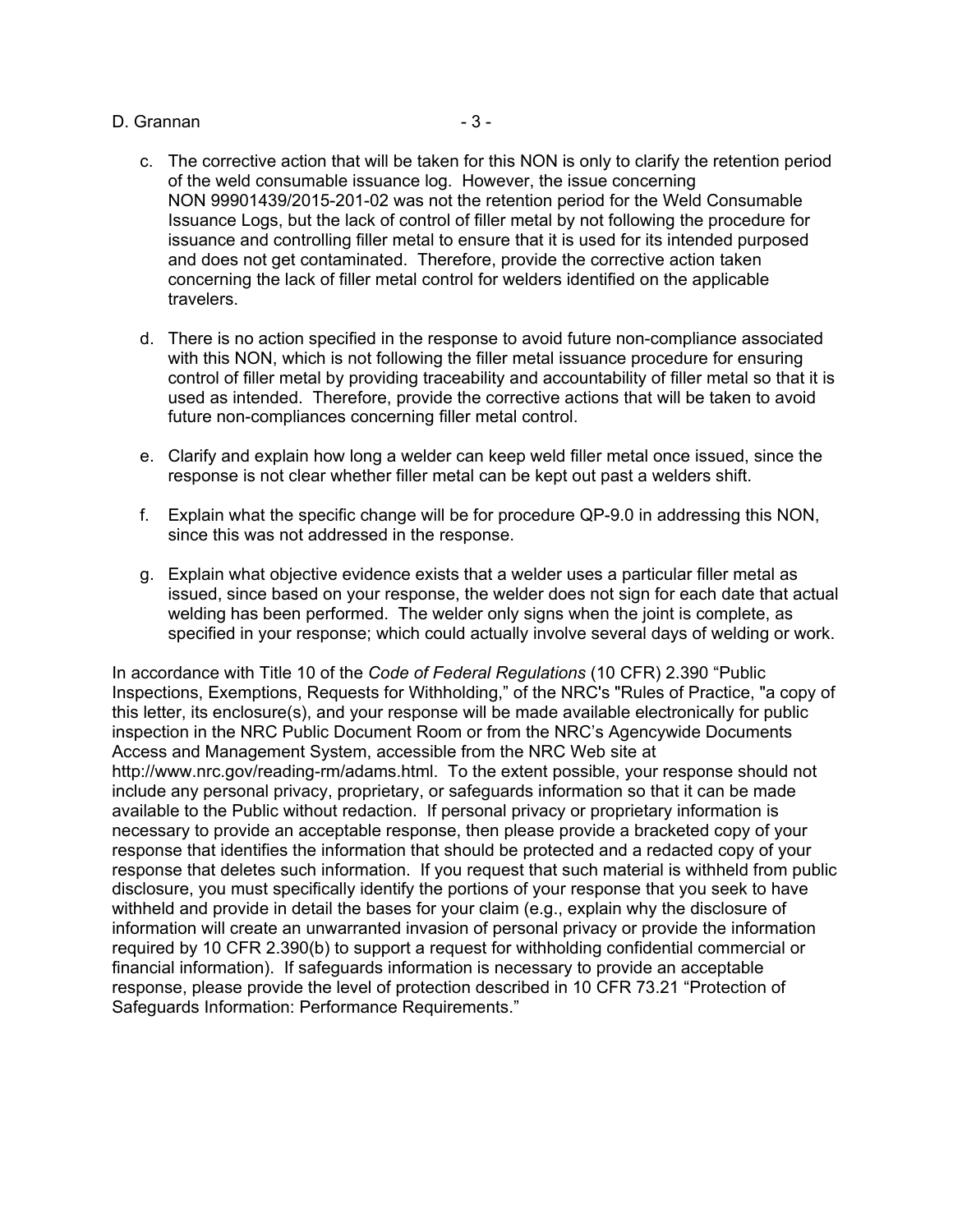D. Grannan - 4 -

Please contact Mr. Yamir Diaz-Castillo at 301-415-2228, or via electronic mail at Yamir.Diaz-Castillo@nrc.gov, if you have any questions or need assistance regarding this matter.

Sincerely,

*/RA/* (RMcIntyre for)

Edward H. Roach, Chief Mechanical Vendor Inspection Branch Division of Construction Inspection and Operational Programs Office of New Reactors

Docket No.: 99901439